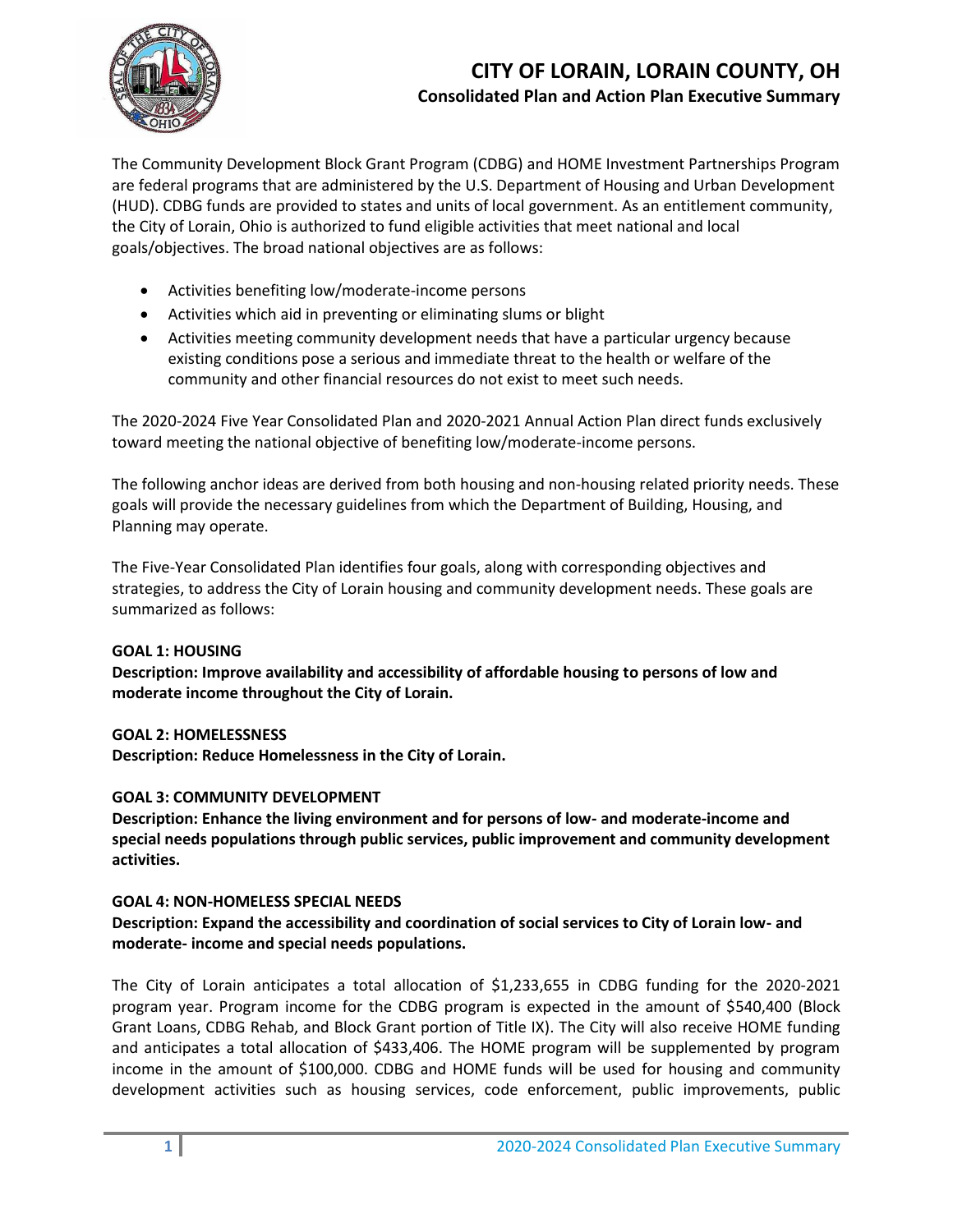# **CITY OF LORAIN, LORAIN COUNTY, OH**

### **Consolidated Plan and Action Plan Executive Summary**

services, and administration of the City's CDBG and HOME programs. Total resources for the 2020 Program Year total \$2,307,461. Proposed 2020 activities are listed below:

| <b>CDBG &amp; HOME ACTIVITIES</b><br>2020-2021                                                                                                             | <b>BUDGET</b><br>(5) |
|------------------------------------------------------------------------------------------------------------------------------------------------------------|----------------------|
| <b>PUBLIC SERVICES PROJECTS</b>                                                                                                                            |                      |
| <b>B.O.S.S. Productions</b><br>Funding for the organization to provide dance and life skills to low-income children<br>ages 13-19.                         | 12,000.00            |
| <b>Urban League (Senior Services)</b><br>Educating seniors about scams and phishing, and how to avoid them.                                                | 5,000.00             |
| 231Go Program<br>Funding to support their summer program that assists low-income youth with their<br>futures.                                              | 12,000.00            |
| <b>Habitat for Humanity</b><br>Funding for minor repairs for low-income senior focused households.                                                         | 25,000.00            |
| <b>Youth Employment</b><br>Funds to employ Lorain High School students within the City government, teaching<br>life skills and job skills.                 | 27,480.00            |
| <b>PARK &amp; RECREATIONAL FACILITIES</b>                                                                                                                  |                      |
| <b>Oakwood Pool</b><br>Funds for facility improvements to the Oakwood Pool.                                                                                | 200,000.00           |
| <b>CLEARANCE &amp; DEMOLITION</b>                                                                                                                          |                      |
| <b>Slum and Blight Removal</b><br>Funding for the removal of up to 16 blighted houses.                                                                     | 250,000.00           |
| <b>HOUSING</b>                                                                                                                                             |                      |
| <b>Emergency Home Repair</b><br>The Emergency Home Repair program is for owner-occupied homeowners to make<br>their homes decent, safe, and sanitary.      | 225,000.00           |
| <b>Lead Abatement</b><br>Funding to complete the City's required match for the Lead Hazards Abatement<br>Grant.                                            | 80,000.00            |
| <b>Down Payment Assistance (DPA)</b><br>Down payment assistance to income qualified homebuyers.                                                            | 177,500.00           |
| <b>Urban League (housing counseling)</b><br>Funding to help the Urban League housing counseling program assist people to<br>become homeowners.             | 25,000.00            |
| <b>Home Owner-Occupied Rehabilitation</b><br>Funding for full rehabilitation of owner-occupied home for low- and very low-income<br>households.            | 450,000.00           |
| <b>Tenant Based Rental Assistance (TBRA)</b><br>Tenant Based Rental Assistance program to assist low-income households with<br>security deposits and rent. | 30,065.40            |
| <b>COMMUNITY &amp; ECONOMIC DEVELOPMENT</b>                                                                                                                |                      |
| <b>Code Enforcement</b><br>Funding to support salaries and ongoing code enforcement activities throughout the                                              | 335,075.00           |